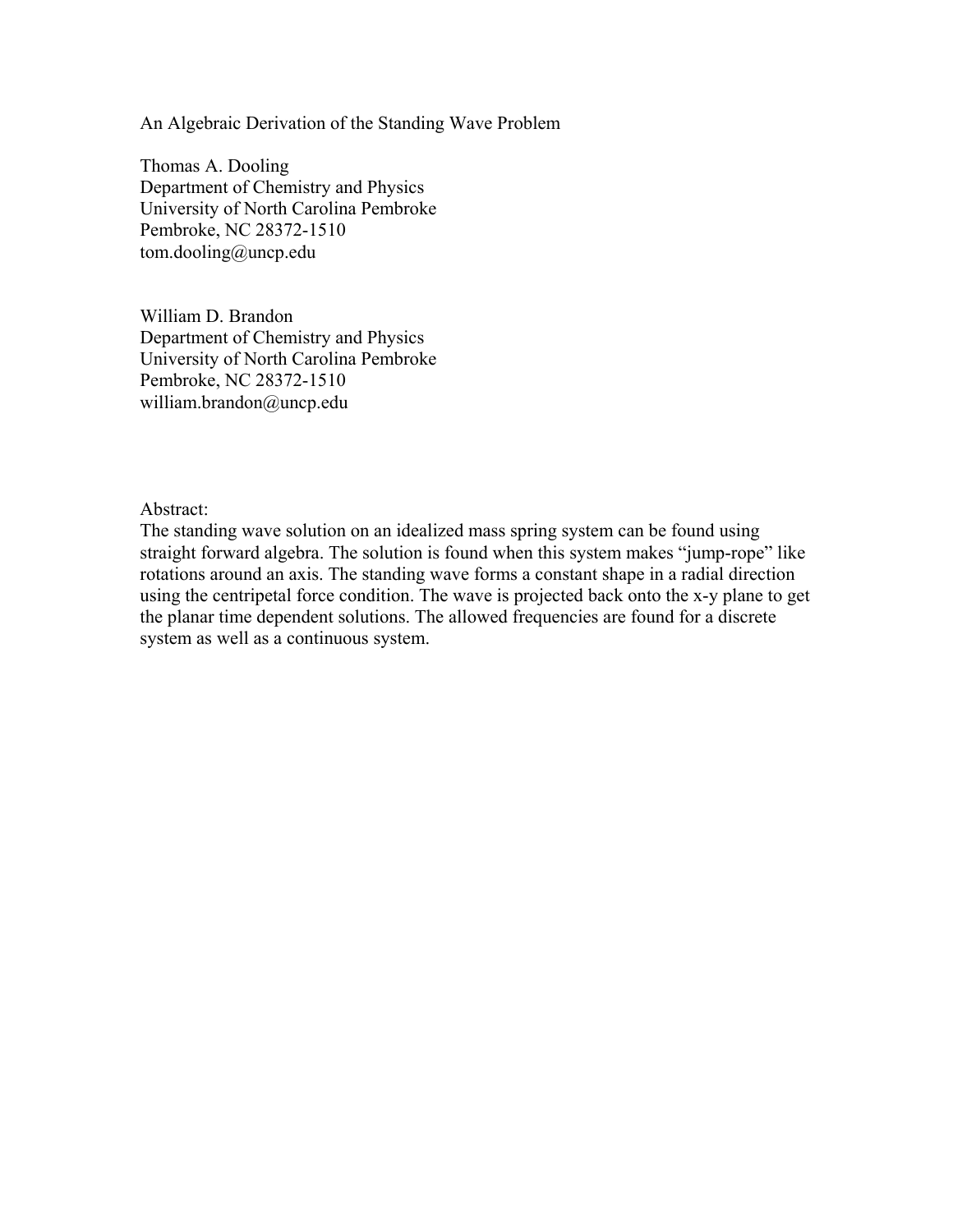One may consider a system of springs and masses as forming an idealized stretched string. Solutions of this problem are often used as a starting point for understanding standing waves on a string<sup>1.</sup> When transverse modes of oscillation are combined, we find that the motion of string can stabilize into circular movements, like a jump-rope<sup>2</sup>. In fact, it is commonly observed that a harmonically driven string prefers circular motion to simple transverse oscillation when tuned to "resonance", unless care is taken to drive the string with low amplitude. This whirling motion, often witnessed in the introductory physics laboratory<sup>3</sup>, has since been described<sup>4</sup> and measured<sup>5</sup> as a coupling of the directly driven transverse mode and an additional parametrically excited orthogonal mode. However, due to the complexity of the problem, any discussion of circular motion is overlooked in all the standard general physics textbooks we have come across. In contrast to the usual development offered in these texts, one can start from the jump-rope condition, as justified by observation, and then the standing wave solution for the transverse modes can be found in a straightforward algebraic manner using vectorial projection. Therefore, this treatment also lends itself quite naturally as starting point to mathematically similar systems such as circularly polarized light.

Assume a system of springs and masses is fixed on both ends. The masses lay in a plane that rotates about the z axis with an angular frequency  $w$  (Fig. 1). Each mass maintains a fixed radial distance (r) and fixed position on the z axis (z). In other words, the string is in "equilibrium" in a coordinate system rotating with angular frequency (*w* ).



**Fig. 1. N particles and (N-1) springs. The first particle is labeled as (0) and the last particle as (N-1).**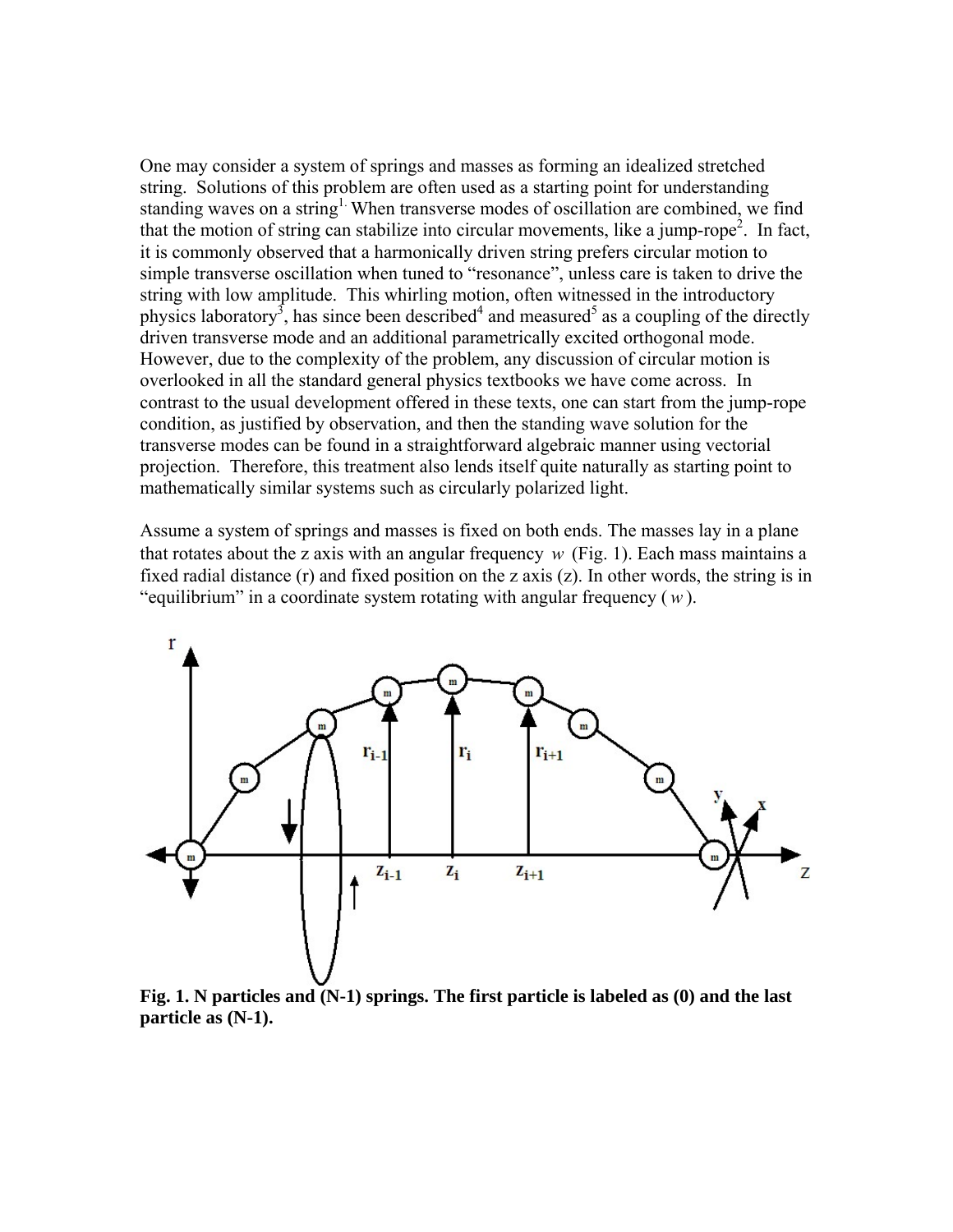Each mass experiences a force projected onto the z direction and the radial direction (Fig. 2.).



**Fig. 2. The spring force components in the linear and radial directions.** 

In the radial direction, each particle is held in place by a centripetal force, expressed by the equations,

$$
-k(r_i - r_{i-1}) - k(r_i - r_{i+1}) = -mr_iw^2
$$
\n(1)

Rearranging we have,

$$
w_0^2 \left[ (r_i - r_{i-1}) + (r_i - r_{i+1}) \right] = w^2 r_i \quad . \tag{2}
$$

where the natural frequency is given by  $w_0 = (k/m)^{1/2}$ . This is similar to the linear difference equation developed in Marion<sup>7</sup>. We have arrived at this equation using the centripetal force condition, bypassing a more involved calculus based derivation.

In order to develop a solution to Eq.  $(2)$ , we note that the forces in the  $(z)$  direction must sum to zero as shown below,

$$
-k(z_i - z_{i-1}) - k(z_i - z_{i+1}) = 0
$$
 (a)  
\n
$$
-(z_i - z_{i-1}) = (z_i - z_{i+1})
$$
 (b)  
\n
$$
(z_i - z_{i-1}) = (z_{i+1} - z_i)
$$
 (c)

Eq. (3.c) shows that for stable, circular "jump rope" like motion,  $\Delta z = constant$ . When each particle position on the z axis satisfies this condition we are assuming an ideal string with no longitudinal compression. Eq. (3.c) implies

$$
z_i = i\Delta z \, , \, i = 0, 1, 2 \dots \tag{4}
$$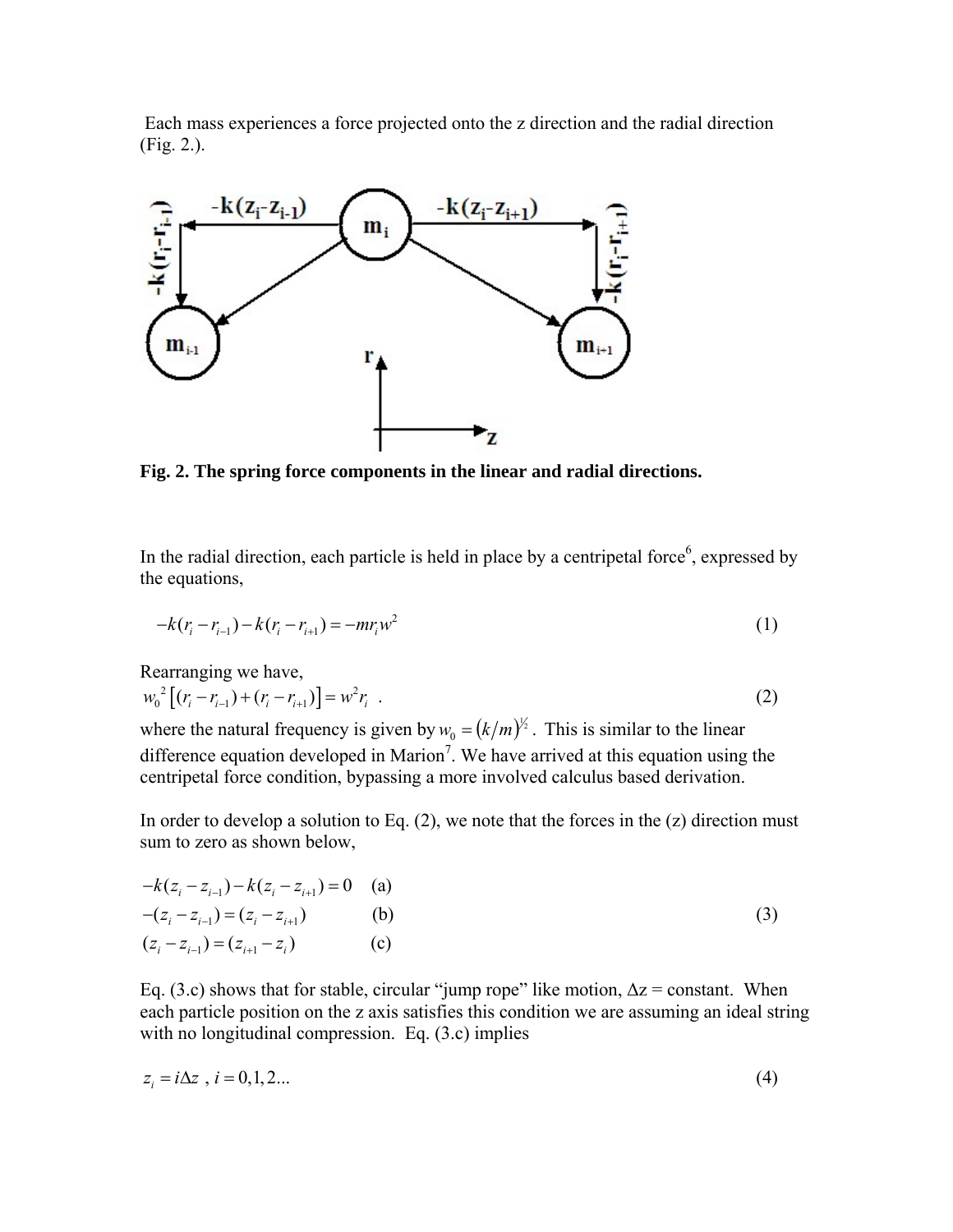Assuming a solution to the difference equation, Eq. (2), given by

$$
r_i = \sin(\gamma z_i) = \sin(\gamma i \Delta z), \tag{5}
$$

where  $\gamma$  is a constant to be determined later and substituting Eq. (5) into Eq. (2) yields

$$
\omega_0^2 \left\{ \left[ \sin(\gamma i \Delta z) - \sin(\gamma (i+1) \Delta z) \right] + \left[ \sin(\gamma i \Delta z) - \sin(\gamma (i-1) \Delta z) \right] \right\} = \omega^2 \sin(\gamma i \Delta z) \quad (6)
$$

Since  $\sin (A \neq B) = \sin (A) \cos (B) \neq \cos (A) \sin (B)$  the arguments of the  $\sin(\gamma (i \pm 1) \Delta z)$ terms can be expanded and divided out so that Eq. (6) reduces to

$$
\omega_0^2 \left\{ 2 - 2\cos(\gamma \Delta z) \right\} = \omega^2 \,. \tag{7}
$$

Finally, the angular frequency can be expressed as,

$$
w = 2w_o \sqrt{\frac{(1 - \cos(\gamma \Delta z))}{2}} = 2w_o \sin\left(\frac{\gamma \Delta z}{2}\right).
$$
 (8)

Now, since the string is constrained on both ends the following condition holds true

$$
\sin(\gamma L) = \sin(\gamma (N-1)\Delta z) = 0.
$$
\n(9)

As a result,

$$
\gamma(N-1)\Delta z = j\pi
$$
  

$$
\gamma\Delta z = \frac{j\pi}{(N-1)}
$$
, where j=1,2,3... (10)

Then,

$$
w = 2w_o \sin\left(\frac{\gamma \Delta z}{2}\right) = 2w_o \sin\left(\frac{j\pi}{2(N-1)}\right)
$$
 (11)

Since,  $(\Delta z(N-1)=L)$ , a solution for the shape of the string follows,

$$
r_i = \sin(\gamma z_i) = \sin\left(z_i \frac{j\pi}{\Delta z(N-1)}\right) = \sin\left(z_i \frac{j\pi}{L}\right)
$$
 (12)

where, i equals the particle number.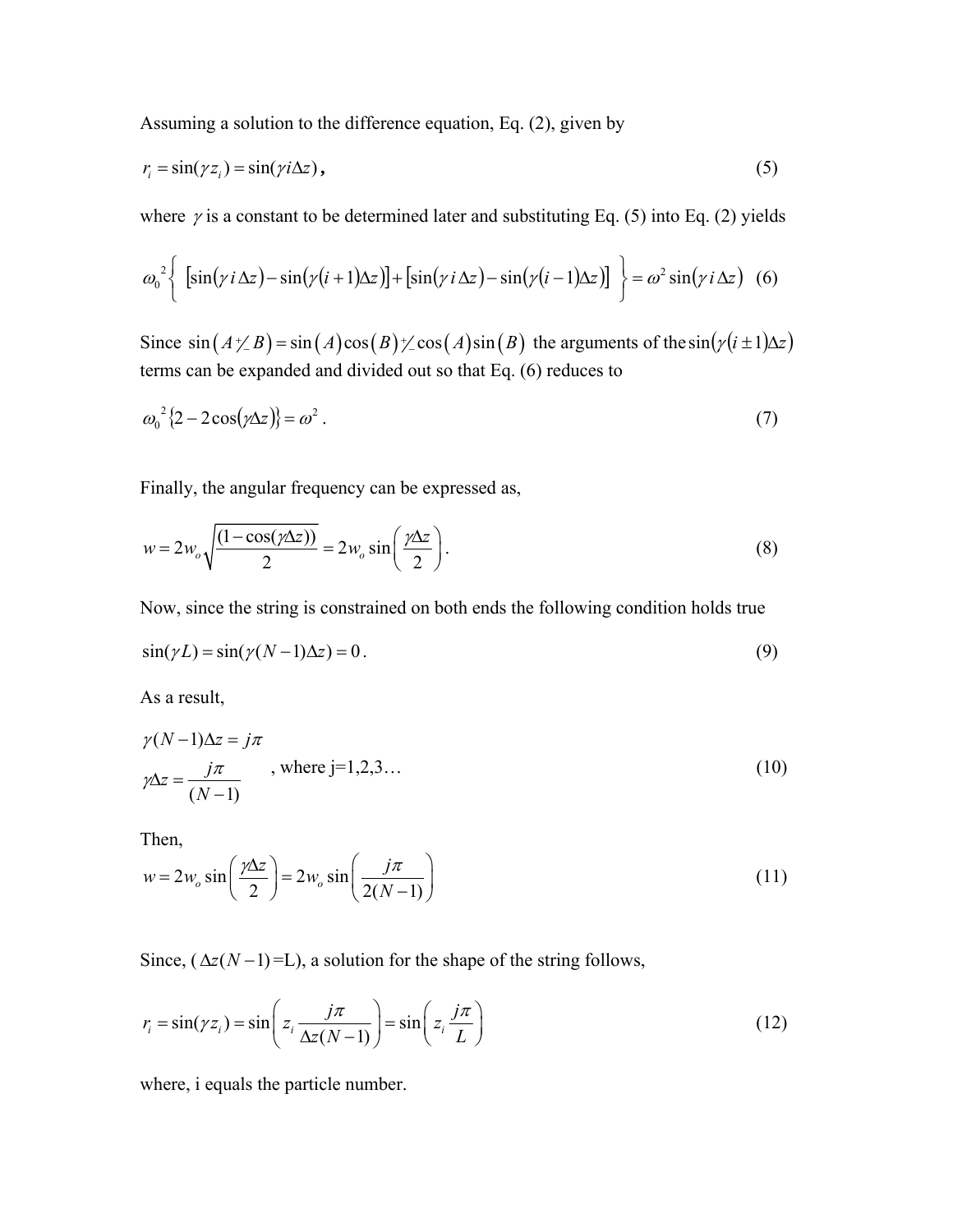If we started with the general problem of an idealized mass spring system, the equations of motion for the x and y directions would be, by Newton's  $2<sup>nd</sup> Law$ ;

$$
-k(x_i - x_{i-1}) - k(x_i - x_{i+1}) = ma_{xi}
$$
 (a)  

$$
-k(y_i - y_{i-1}) - k(y_i - y_{i+1}) = ma_{yi}
$$
 (b) (13)

Both the x and y directions are perpendicular to the z axis along which the string is stretched. Unlike the equations developed from a more general treatment displaying coupled modes, this idealized system has fully decoupled equations. So, if we project the motion of the system back into the x and y coordinates we have automatically found solutions for the x and y motion which are independent from each other.

The x and y solutions follow from the vectorial projection of *ri* back onto these axes is,

$$
x_i = A_x r_i \cos(wt) \qquad \text{(a)}
$$
  
\n
$$
y_i = A_y r_i \sin(wt) \qquad \text{(b)}
$$
 (14)

Since the x and y motions are decoupled, they can each be given their own arbitrary amplitude.

There are different methods for extrapolating the above solutions to the continuous case. One involves conversion of the difference equation into a second order differential equation<sup>8</sup>. We will proceed with another method that first solves for the angular frequency of a continuous string<sup>9</sup> in the following manner. Allow the number of particles to approach infinity,  $(N \rightarrow \infty)$ . Then the Sine term will be equal to its own argument as the argument approaches zero. That is,

$$
w = 2w_o \sin\left(\frac{j\pi}{2(N-1)}\right) \to 2w_o\left(\frac{j\pi}{2(N-1)}\right)
$$
 (15)

and

$$
w = 2w_o \left(\frac{j\pi}{2(N-1)}\right) = \frac{w_o j\pi}{N-1} = \sqrt{\frac{k}{m}} \frac{j\pi\Delta z}{L} \tag{16}
$$

Since ( $\Delta z$  = constant), the mass of the system is distributed evenly along the z axis. The linear mass density of the string is equal to is mass divided by its length. ( $\rho = L/M$ ) Then, for a large number of masses which add to M, the individual masses are,

$$
m = \rho \Delta z \tag{17}
$$

The spring constant  $(k)$  is determined by the rest tension in the string and the separation between the masses;

$$
T_r = k\Delta z \tag{18}
$$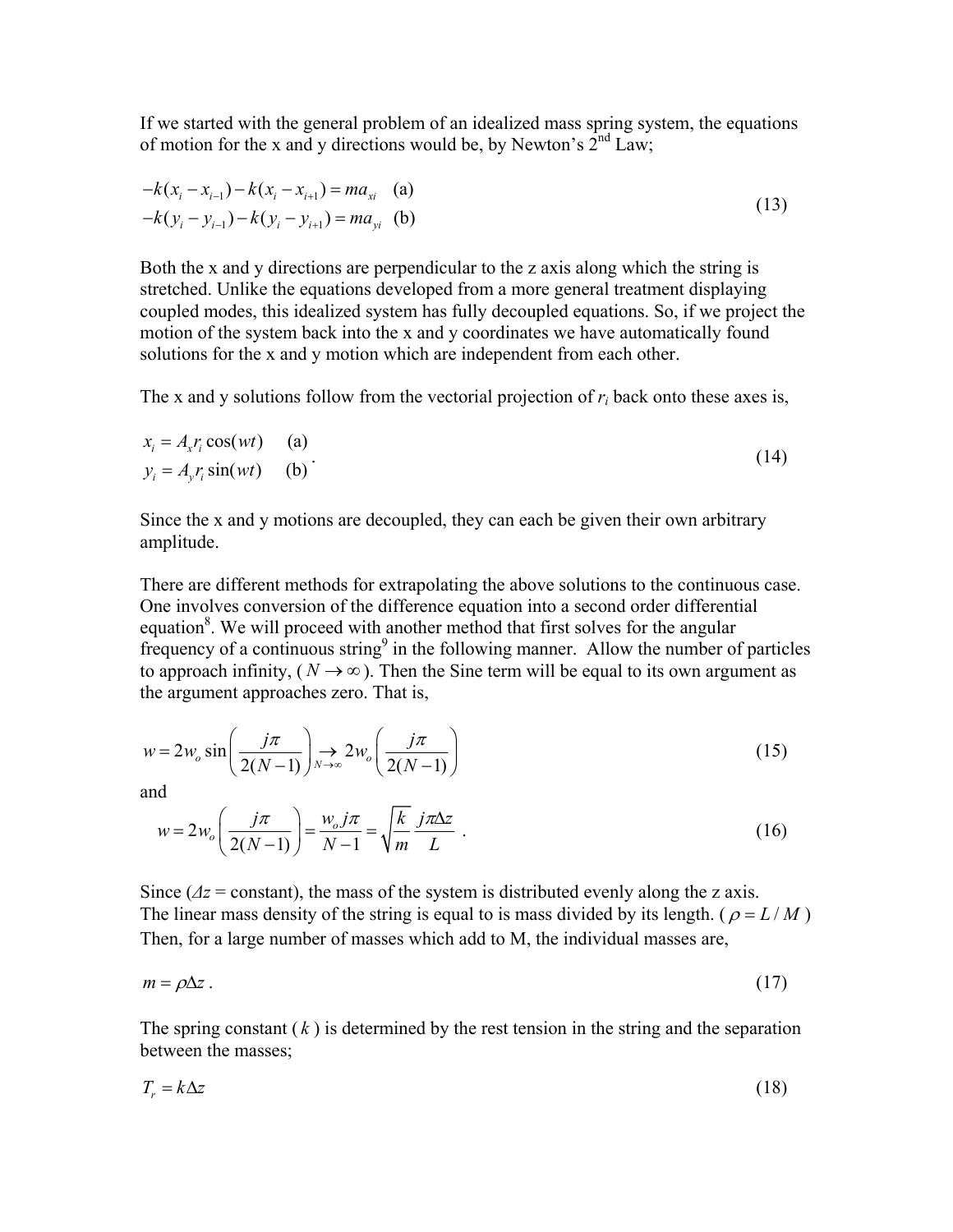where  $T<sub>r</sub>$  is the rest tension before transverse displacement and  $\rho$  is the linear mass density.

 Substituting for the mass and spring constant, the standard solution for the angular frequencies of a vibrating string are obtained.

$$
w = \sqrt{\frac{k}{m}} \frac{j\pi\Delta z}{L} = \sqrt{\frac{T_r}{\rho \Delta z \Delta z}} \frac{j\pi\Delta z}{L} = j\sqrt{\frac{T_r}{\rho}} \frac{\pi}{L}, j = 1, 2, 3... \tag{19}
$$

The standing wave frequencies become,

$$
f = \frac{\omega}{2\pi} = \frac{j}{2L} \sqrt{\frac{T_{\gamma}}{\rho}},
$$
\n(20)

Finally, dropping the (i) subscript in the continuous limit, we obtain the solution for standing waves on an idealized string is,

$$
r = \sin\left(z\frac{j\pi}{L}\right). \tag{21}
$$

and the standard solution follows<sup>10</sup>,

$$
x = A_x \sin\left(z \frac{j\pi}{L}\right) \cos(wt) \quad \text{(a)}
$$
  

$$
y = A_y \sin\left(z \frac{j\pi}{L}\right) \sin(wt) \quad \text{(b)}
$$
 (22)

The goal of this paper was to show that the standard solution to a vibrating string could be derived using simple algebra. This non-calculus solution makes the problem more accessible to algebra based physics courses and provides a little more insight, into the nature of string vibrations. This naturally points towards other phenomenon like polarization, while addressing the more realistic "whirling" behavior likely to be witnessed, even in the introductory laboratory course.